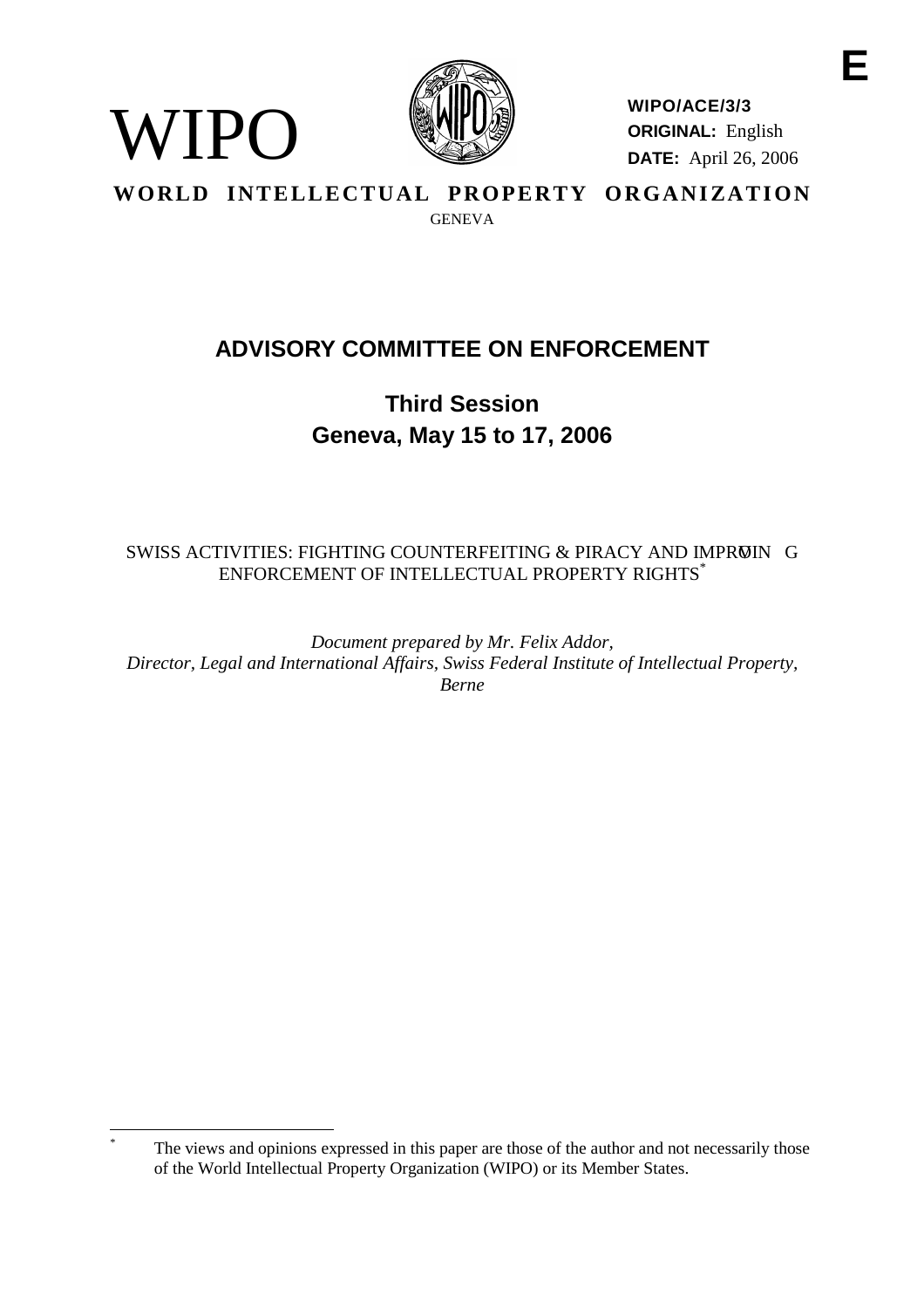#### WIPO/ACE/3/3

## SWISS ACTIVITIES: FIGHTING COUNTERFEITING & PIRACY AND IMPROVING ENFORCEMENT OF INTELLECTUAL PROPERTY RIGHTS

## Content summary

| I.   |                                                                                |
|------|--------------------------------------------------------------------------------|
|      |                                                                                |
|      |                                                                                |
|      |                                                                                |
|      |                                                                                |
|      |                                                                                |
|      |                                                                                |
|      |                                                                                |
|      |                                                                                |
|      |                                                                                |
| II.  |                                                                                |
|      |                                                                                |
|      |                                                                                |
|      |                                                                                |
|      |                                                                                |
| III. |                                                                                |
|      |                                                                                |
|      | 7.1 UN/ECE Advisory Group on the Protection and Implementation of Intellectual |
|      |                                                                                |
|      | 7.2 The role of bilateral free trade agreements in improving enforcement of    |
|      |                                                                                |
| IV.  |                                                                                |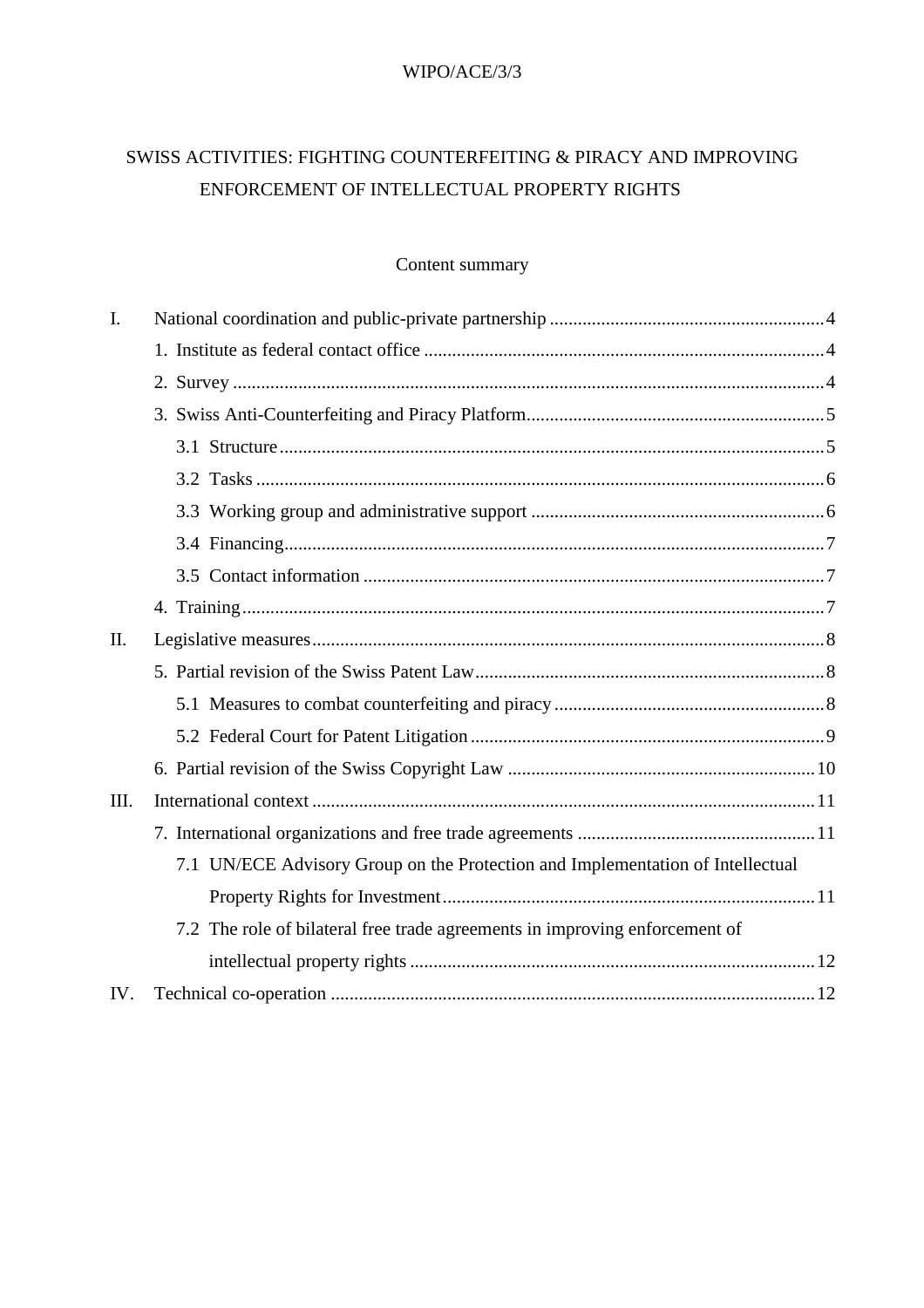## **SWISS ACTIVITIES: FIGHTING COUNTERFEITING & PIRACY AND IMPROVING ENFORCEMENT OF INTELLECTUAL PROPERTY RIGHTS**

## **INTRODUCTION**

The Swiss Federal Institute for Intellectual Property (hereafter, the Institute) is the agency responsible for all matters relating to intellectual property in Switzerland<sup>1</sup>. One of its tasks is to create a legal framework for the enforcement of rights and the fight against counterfeiting and piracy, in order to give right holders effective means to defend their rights against counterfeiting.

When adhering to the WTO in 1995, Switzerland adapted its national legislation to meet the obligations of the TRIPS Agreement on the protection and enforcement of intellectual property (TRIPS Agreement). Since then, the Swiss legislative framework regulating the enforcement of intellectual property rights has been further improved and additional provisions have been introduced, including on customs measures. Switzerland has a long tradition of protecting intellectual property and today, it provides protection for intellectual property rights above and beyond the minimum standards set by the TRIPS Agreement.

In parallel to these efforts at the national level, the global volume of counterfeit and pirated products has continued to increase, many instances of which are connected to organized crime. The statistics of the Swiss Federal Customs Administration confirms this tendency: In 2002, customs officials intervened in 69 cases of suspicious trademark or copyright infringement. By 2003, it was 212 cases, and in 2004 the number had risen to 495. Between 1995 and 2004, the market value of counterfeit and pirated goods intercepted at the border by Swiss Customs has increased by factor 100.

Switzerland is actively fighting counterfeiting and piracy and committed to effective enforcement on several fronts: At the national level, it is improving coordination between industry and government, creating awareness of the problem among the public and currently enhancing further its relevant regulatory framework. At the international level, Switzerland is promoting more effective measures against counterfeiting and piracy within the framework of bilateral relations and international organizations and participates in a number of relevant technical cooperation programs. This paper gives an overview of Switzerland's efforts in the fight against counterfeiting and piracy.

<sup>1</sup> For additional information on the legal status of the Institute see *http://www.ige.ch/E/institut/i10.shtm*.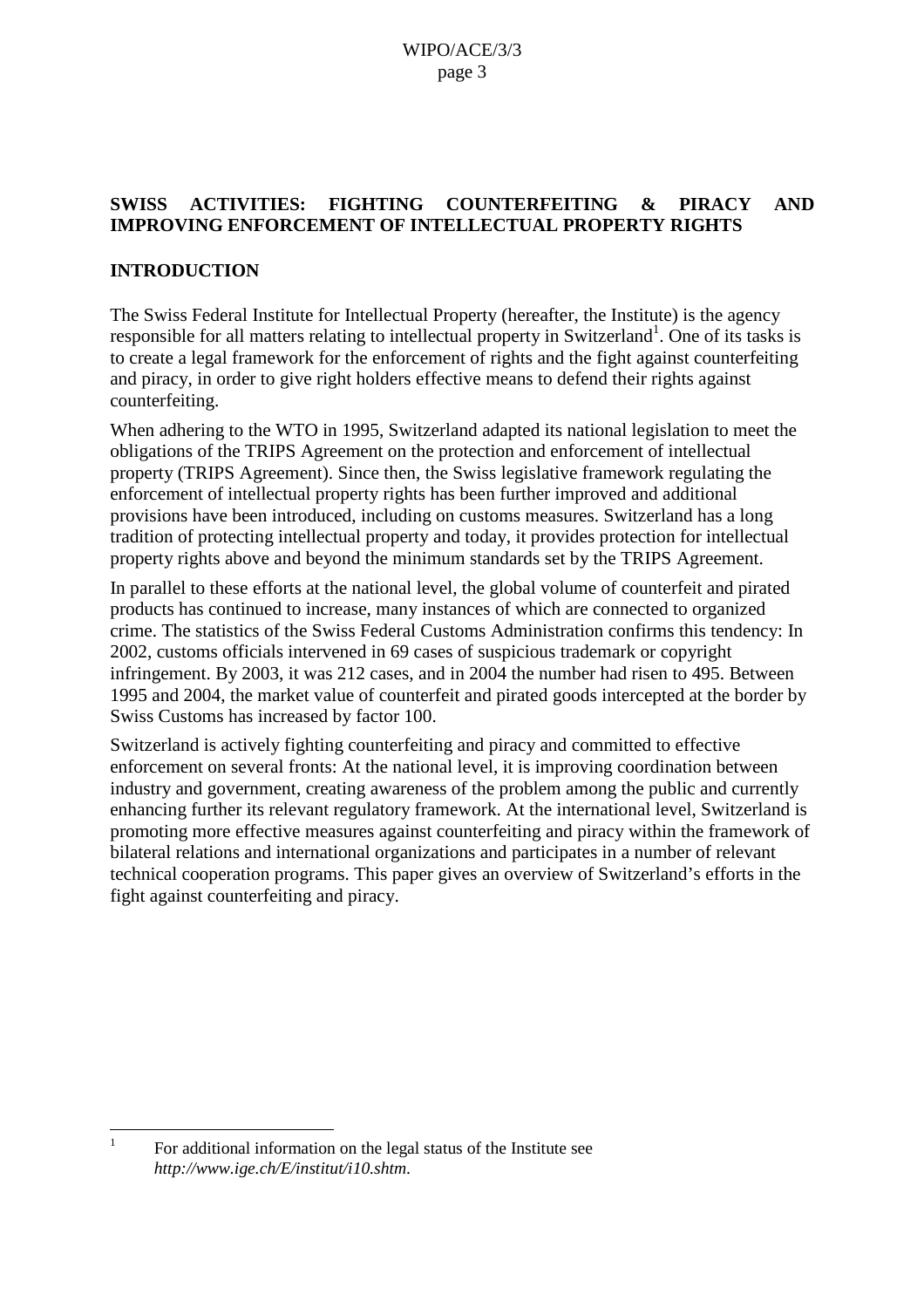#### <span id="page-3-0"></span>**National coordination and public-private partnership**

#### *1. Institute as federal contact office*

As federal agency, the Institute represents and promotes the interests of Switzerland through its efforts to create adequate intellectual property protection and effective enforcement both at home and abroad. Like the EU, its member countries such as France, Great Britain and Italy, or the USA, Switzerland has responded to the consistent increase of this illegal activity: Since 2004 it functions as the national contact office for questions relating to the fight against counterfeiting and piracy. Its role has been to coordinate the Institute's work dealing with counterfeiting and piracy and to closely follow the development of the phenomenon. It also works closely with the industries impacted by counterfeiting and piracy and guarantees that the interests of Switzerland, in respect to enforcement and prevention, are systematically included at national and international level within the relevant bodies and organizations.

#### *2. Survey*

In the context of its work as national contact office for counterfeiting and piracy, the Institute conducted a survey in the spring of 2004. The aim of the survey was to ascertain the extent to which Swiss companies and foreign companies active in Switzerland are impacted by counterfeiting and piracy at the national and international levels. Swiss industry is not unscathed by the consequences of counterfeiting and piracy. Of the 72 companies responding, 64% claimed to be impacted by counterfeiting and piracy, and 54% said they had been directly confronted with specific cases of counterfeiting and/or piracy of their products over the past twelve months.

The respondents are particularly impacted by trademark and design counterfeiters on the European and Asian markets: Of the responding companies, 79% are affected by trademark counterfeiting and 66% by design counterfeiting. 54% of respondents stated that they are impacted by piracy of their copyrights and 50% reported counterfeiting of their indications of sources. In contrast, patent-protected products were stated to be subject to counterfeiting and piracy by only 29% of respondents. According to the information provided by the companies concerned, counterfeit or unauthorized copies of products made by Swiss companies or foreign companies active in Switzerland are prevalent on markets in the EU/Switzerland and in Asia. The Eastern European markets are also affected. It should be noted that no distinction was made between the place of manufacture and the place of sale for forged products or unauthorized copies. Further clarification will be required as to whether these products are actually manufactured in the regions specified, are just exported to these regions, or are brought through as goods in transit.

The food industry, luxury goods industry and tobacco industry are particularly negatively impacted by counterfeiting and piracy, according to the survey. The food industry particularly suffers from forged trademarks and indications of source in the EU (and in Switzerland). In the luxury goods industry, trademark infringements are most prevalent. Counterfeit trademark products in the lucrative markets of the EU/Switzerland and the USA/Canada were particularly noted to be problematic. Within the luxury goods industry, the watch industry is badly affected, in particular, by trademark and indications of source infringements. Finally, the tobacco industry has recently been impacted by an ever-increasing number of trademark, copyright and design infringements. The survey responses also indicate that it is very difficult to estimate the damage caused by the counterfeiting and piracy of original products, particularly because it is difficult to assess damages to a product's or a company's reputation and the resulting loss of sales. The loss-figures vary depending on the size of the companies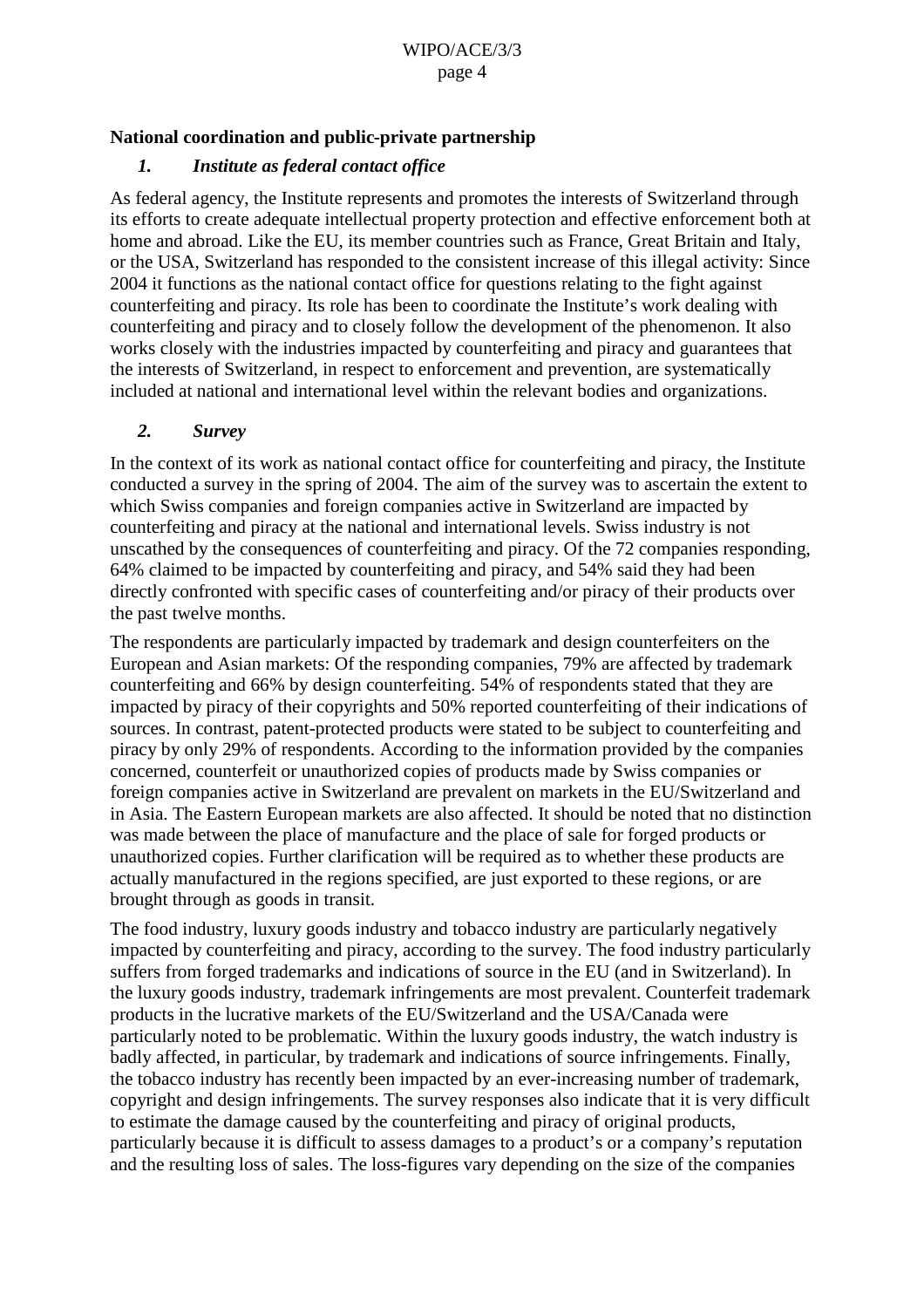<span id="page-4-0"></span>or the trade association representing the companies, ranging from tens of thousands of Swiss francs to annual losses of CHF 800 million in the watch industry.

The results of the survey also offered ideas for improving existing measures and developing new measures in the fight against counterfeiting and piracy. A sustained fight against the problem and improved enforcement of intellectual property rights are only possible if the existing judicial and institutional tools are optimized and new effective measures are developed. One of the survey questions concerned specific measures which, in the respondents' view, would bring about an improvement or offer a more effective approach against counterfeiting and/or piracy. Improved training for authorities responsible for the enforcement of intellectual property rights (customs, police and judiciary) and increased public awareness, for example through information campaigns, were rated as promising. Introducing new legislation, primarily to stiffen criminal sanctions, improving the exchange of information among sectors and creating more effective border measures were considered important. The survey also asked whether respondents would welcome the creation of a task force composed of representatives from administrative authorities and companies concerned by the problem as well as other stakeholders from trade and industry. Seventy-six percent of the companies affected by counterfeiting and piracy expressed their interest in participating actively in the work of such a team.

## *3. Swiss Anti-Counterfeiting and Piracy Platform*

Following up the needs expressed in the survey, the Institute and representatives from industry conducted intensive discussions on ways to combat the problem and decided that a coordinated, trans-sector approach was needed. To this end, ICC Switzerland (National Committee of the International Chamber of Commerce) and the Institute created an anticounterfeiting and piracy platform which includes representatives from the industry branches concerned and the relevant government authorities. The Swiss Anti-Counterfeiting and Piracy Platform was formed on July 4, 2005.

#### **Mission of the Swiss Anti-Counterfeiting and Piracy Platform:**

To mount a vigorous and long-term fight against counterfeiting and piracy through active awareness-building and enhanced coordination and cooperation between the private and the public sector as well as within those sectors.

#### 3.1 Structure

Structure of the Swiss Anti-Counterfeiting and Piracy Platform:

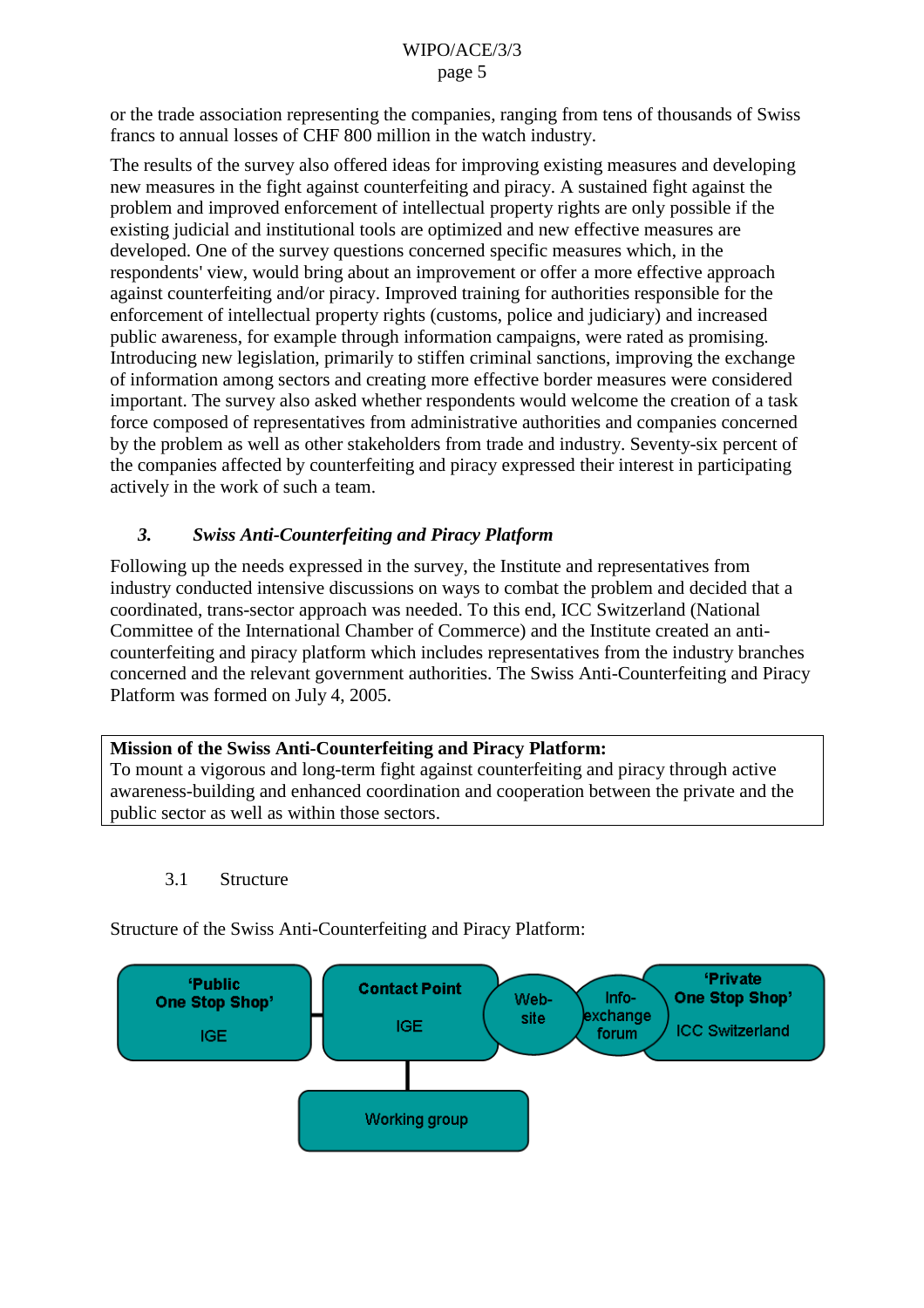<span id="page-5-0"></span>The counterfeiting and piracy Contact Point is managed by the Institute. It is intended for the public, maintains the Swiss Anti-Counterfeiting and Piracy Platform website and is the home of the secretariat of the working group.

The Institute manages also the "Public One Stop Shop" and acts as the liaison between the Contact Point and the governmental authorities involved.

The "Private One Stop Shop" is under the management of ICC Switzerland. It functions as the liaison between the Contact Point and the business and trade organizations affected by counterfeiting and piracy. It is directly linked to the electronic information exchange forum.

The working group is made up of representatives from business and government. The group is responsible for the conception and implementation of the plan of action and can create *ad hoc* project groups.

#### 3.2 Tasks

The Swiss Anti-Counterfeiting and Piracy Platform has three main tasks:

## a) Coordination

The "Public One Stop Shop" coordinates among the governmental agencies involved and the "Private One Stop Shop" among the businesses and Swiss trade organizations. The working group is responsible for the coordination and flow of information between the governmental authorities and Swiss businesses. In addition, it follows-up members' suggestions and requests regarding Swiss legislation, negotiation of international treaties, law enforcement or educational campaigns and other initiatives.

#### b) Information pooling

The "Private One Stop Shop" maintains the electronic Information Exchange Forum which is fed by the various participating businesses and trade organizations. The type of information and documentation included in the forum are, for example, details on domestic and foreign contacts for setting up an information network, reports on experience, and actual cases or strategies. The Information Exchange Forum is accessible via password. Its structure is currently being finalized.

The Contact Point of the Swiss Anti-Counterfeiting and Piracy Platform serves the general public. In addition, it is responsible for the information on the Swiss Anti-Counterfeiting and Piracy Platform website concerning tasks, structure and composition of the platform and the extent and consequences of counterfeiting and piracy. The launch of the website is scheduled for the second half of 2006.

#### c) Awareness building & education

The working group is responsible for the conception and implementation of the plan of action. The objective of the working group is to elaborate a coordinated, trans-sector action plan for awareness-building activities. A project group is currently drafting a proposal for the basic concept of the plan of action. The proposal will be submitted to the working group early summer 2006.

The working group can create *ad hoc* committees for special projects.

## 3.3 Working group and administrative support

The working group is made up of representatives from the industry sectors (associations, businesses and organizations) and governmental agencies. Industry sectors represented are,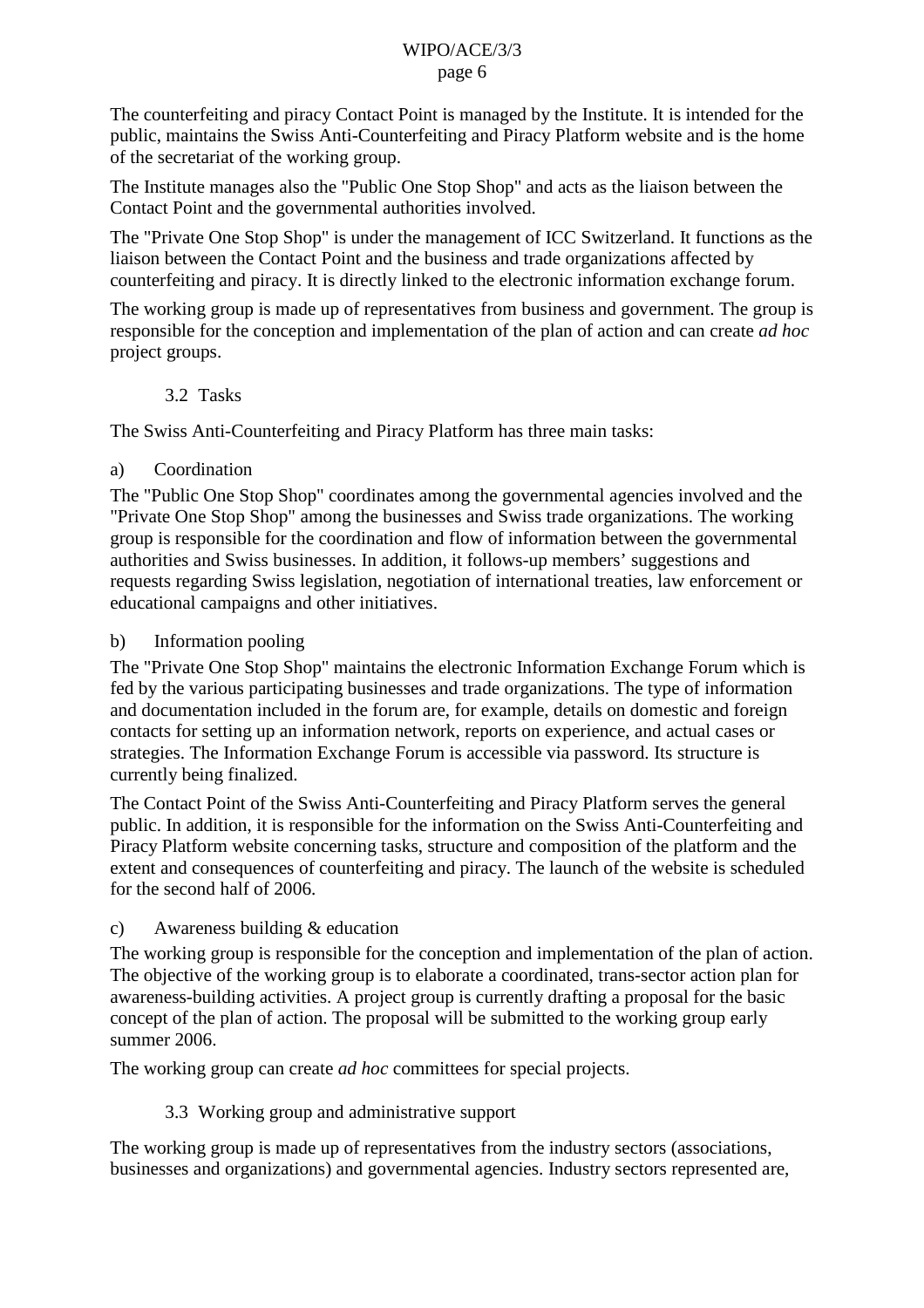<span id="page-6-0"></span>among others, food, pharmaceutical, luxury, music, software and tobacco. Among the governmental authorities represented in the working group are the Swiss Federal Customs Administration, the Federal Office of Police, Swissmedic (the Swiss Agency for therapeutic products), the Federal Department of Foreign Affairs, the Federal Office of Consumer Affairs, the Swiss Federal Office of Public Health and the State Secretariat for Economic Affairs. The group is chaired by the Swiss Federal Institute of Intellectual Property.

The working group receives administrative support from the Contact Point. The Contact Point functions as secretariat of the working group.

3.4 Financing

Website and Contact Point are financed by the Institute which also provides the necessary personnel in that regard. In addition, the Institute manages the "Public One Stop Shop". The Information Exchange Forum is financed by the private sector. ICC Switzerland manages the "Private One Stop Shop" and provides the necessary personnel. ICC Switzerland may charge a user fee. The working group members must cover their own costs.

The activities within the plan of action and the projects are financed as specified in the plan of action or, respectively, the project budget. If a project is not covered under the plan of action, it must be authorized by the working group to receive the support of the Swiss Anti-Counterfeiting and Piracy Platform. In addition, the unanimous approval of the representatives of the funding organizations is necessary.

3.5 Contact information

| Swiss Anti-Counterfeiting and Piracy Platform | Tel. | $+41(0)313252100$             |
|-----------------------------------------------|------|-------------------------------|
| Einsteinstrasse 2                             | Fax  | $+41(0)313252200$             |
| CH - 3003 Berne                               |      | E-Mail: $info@stop-piracy.ch$ |
| Switzerland                                   |      |                               |

Information Exchange Forum: Accessible for members. Website: [www.stop-piracy.ch,](http://www.stop-piracy.ch/) currently under construction.

## *4. Training*

In addition to its role as national coordinator and its cooperation with the private sector, the Institute is also making efforts to sensitize the general public, in particular young people and business to the problems of counterfeiting and piracy. The Institute leads special training activities on counterfeiting and piracy as part of its lectures on the enforcement of intellectual property for start-up companies and SMEs. In addition to training on trademark infringement, issues regarding aspects of current technological advances or aspects of copying, downloading and digital rights management are taken up. One of the more recent Institute's symposiums was on "Digital Rights Management: The End of Collecting Societies?" in Lucerne, on June 24 and 25, 2004.

Between December 2005 and February 2006, the Institute held seminars at schools of applied arts in Bern, Basel, Geneva, Lucerne and Zürich. The focus was on building awareness of various aspects of counterfeiting and piracy and their consequences for future authors and creative people.

In March 2006, the Institute met students from the "Collège Voltaire" in Geneva, to discuss counterfeiting and piracy. The students studied the phenomenon of counterfeiting and piracy, its economic and social impact and the duties and functioning of custom authorities. The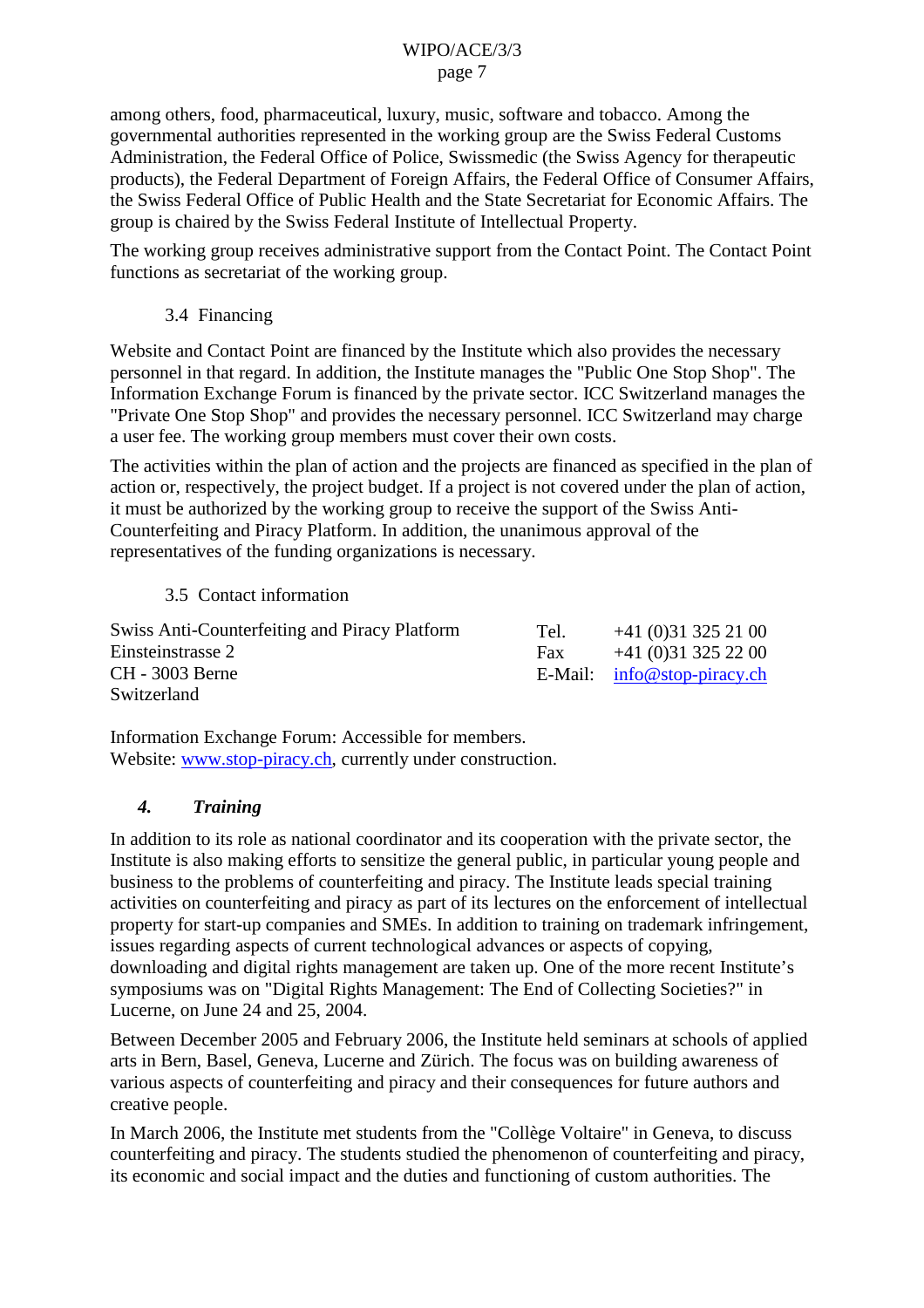<span id="page-7-0"></span>necessity of cooperation between enforcement agencies was also an important aspect of the discussion. Based on this first positive experience, the Institute plans to enhance its training activities in the field of counterfeiting and piracy.

#### **I. Legislative measures**

In its role as federal agency for intellectual property, the Institute is also responsible for drafting intellectual property laws (Art.2, para.1 lit.a of the Federal Statute and Tasks of the Federal Institute of Intellectual Property (IGEG)). Currently, various legislative measures to improve the fight against counterfeiting and piracy are before the Swiss Parliament.

#### *5. Partial revision of the Swiss Patent Law*

The centerpiece of the current partial revision of the patent law is a regulation providing adequate and effective patent protection for biotechnological inventions. However, it includes other important legislative goals such as the improvement of the judicature in the area of patents. Because of the differing levels of importance and urgency of these items, the Federal Council decided March 2005 to move ahead in phases with the various partial items. In a first phase, two agreements concerning the European Patent system were submitted to parliament in May 2005. In a second phase, in November 2005, legislative message regarding the substantial portion of the revision, including, inter alia, the measures to combat counterfeiting and piracy, was handed over to parliament. In the third and last phase of the patent law revision, the propositions regarding judicature will be discussed.

## 5.1 Measures to combat counterfeiting and piracy

Proposals for additional measures against counterfeiting and piracy were forwarded to parliament along with recommendations for patenting biotechnological inventions in the context of the partial revision of the patent law in November 2005.

Because the Swiss legislation on intellectual property was created at different time periods, it reflects different levels of development, particularly in the area of enforcement: For instance, the core elements of the patent law were created in the 1950's while the design law was completely revised less than four years ago. Enforcement measures such as customs assistance of the customs office and the option for right owners to prohibit the transiting of counterfeit or pirated goods in addition to their import and export are rather new and not included in the older laws.

The question of counterfeiting and piracy of original goods has gained on importance in recent years in Switzerland. The survey conducted by the Federal Institute of Intellectual Property in 2004 revealed that Swiss businesses are also heavily impacted by this trend. To reverse this trend, the Swiss Government has decided to further enhance current enforcement and border measures in order to deal with this challenge. Effective measures for combating counterfeiting and piracy are key at various levels: For one, strong measures are needed to remove pirated goods from circulation as they cross the border. For another, appropriate legal measures are needed for enforcing intellectual property rights at the judicial level so that right holders can successfully confront counterfeiters and other third parties involved in putting counterfeit goods in circulation. Finally, consistent interception also of counterfeit and pirated goods in transit is needed to avoid Switzerland becoming a transit country for pirated goods.

The current patent law revision will introduce effective customs assistance and border measures into all intellectual property laws. Furthermore, right holders will have the right to request samples of the withheld goods in order to ascertain whether, indeed, these are pirated.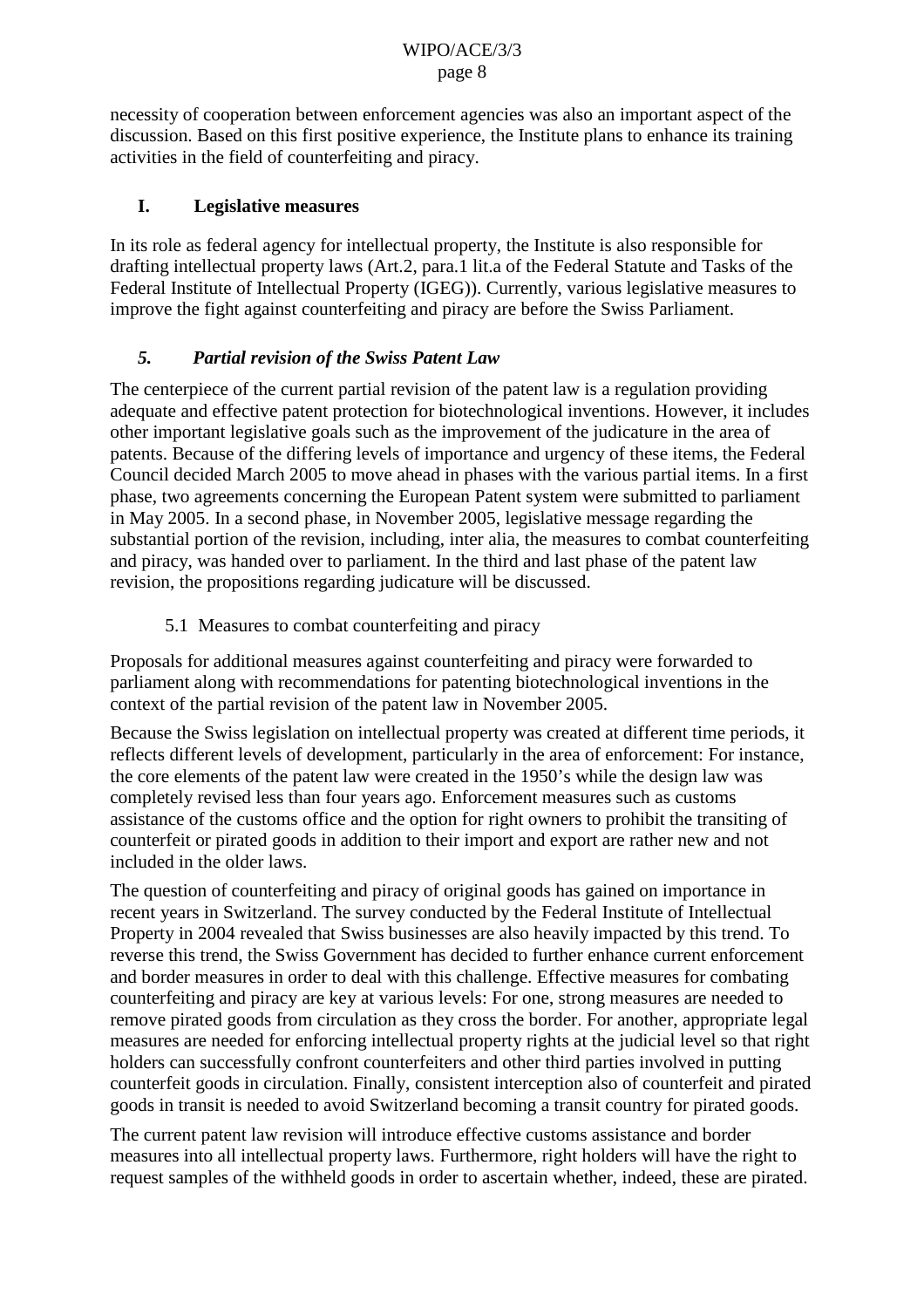<span id="page-8-0"></span>In addition, a simplified procedure for destroying illegal shipments will be provided so that the owners are not forced to go through long and expensive civil or criminal proceedings in order to get the pirated goods permanently out of circulation. The exclusive right of the patent owner is extended to include 'transit' of goods.

Commercial piracy is a crime which offers big profits at comparatively little risk. Accordingly, deterrent sanctions are a key element in effectively combating counterfeiting and piracy. Also, commercial piracy is increasingly occurring as part of organized crime. To counteract this in a more effective and decisive way, sanctions to punish such criminal activities of commercial scale will be further strengthened, particularly by increasing the fines, in all intellectual property laws.

Counterfeiting and piracy is a cross-border phenomenon. Pirated products arrive in the country not only as part of large shipments but also, and increasingly, in personal luggage. This is particularly true of trademark and design protected products. Up until now, Swiss intellectual property laws did not provide for action against private persons importing counterfeit and pirated goods for personal, i.e. non-commercial use. Even if the economic damage caused by the individual case may be negligible in such a situation, the total adds up significantly. Furthermore, there is nothing to assure that these goods remain in private possession and do not, finally, end up on the Swiss market. Additionally, personal use also stimulates demand for and supply of pirated products. While under patent and copyright law, private use exceptions (for example, for learning or training purposes) are considered appropriate under certain specific conditions, under trademark and design law no comparable interests can be asserted. In the context of the revision of the patent law, it is thus proposed that the Trademark and Design law be amended to give right holders the right to prohibit the import, export and transit of commercially produced, infringing goods also when they are said to be for private use/purposes.

In order to have a more effective measure for combating counterfeiting and piracy in court, the Swiss laws will provide the owner with the right to information including name and address of the sender, the place of origin, the number, and the recipients of infringing goods. Finally, a comprehensive notification obligation regarding the legal decision of the courts at the level of the Cantons will assure that the Federal Institute of Intellectual Property can gather and analyze the data and information necessary to engage effectively and problemoriented in the fight against counterfeiting and piracy both nationally and internationally.

#### 5.2 Federal Court for Patent Litigation

In addition to improved legislative protection against counterfeiting and piracy, appropriate litigation procedures are necessary to assure efficient, high-quality enforcement of intellectual property rights and the management of complex cases by courts. The Swiss Government's target in this respect is to review measures for simplifying and speeding up patent litigation in the courts and to decide on further steps by the end of 2006.

Patent law is a very complex area and requires extensive knowledge and years of experience. However, because of the existing forum regulations, patent law proceedings often take place in Cantonal courts with insufficient practical experience in patent law. The reason for this situation is the relative low number of patent litigation cases in Switzerland which makes it unfeasible for each Cantonal court to develop the necessary experience and know-how in this special and technical field of law.

The idea of creating a first instance federal patent court as a possible measure for improving patent litigation was already put forward for discussion during the consultation process for the partial revision of the patent law. In place of the many Cantonal courts, the recommendation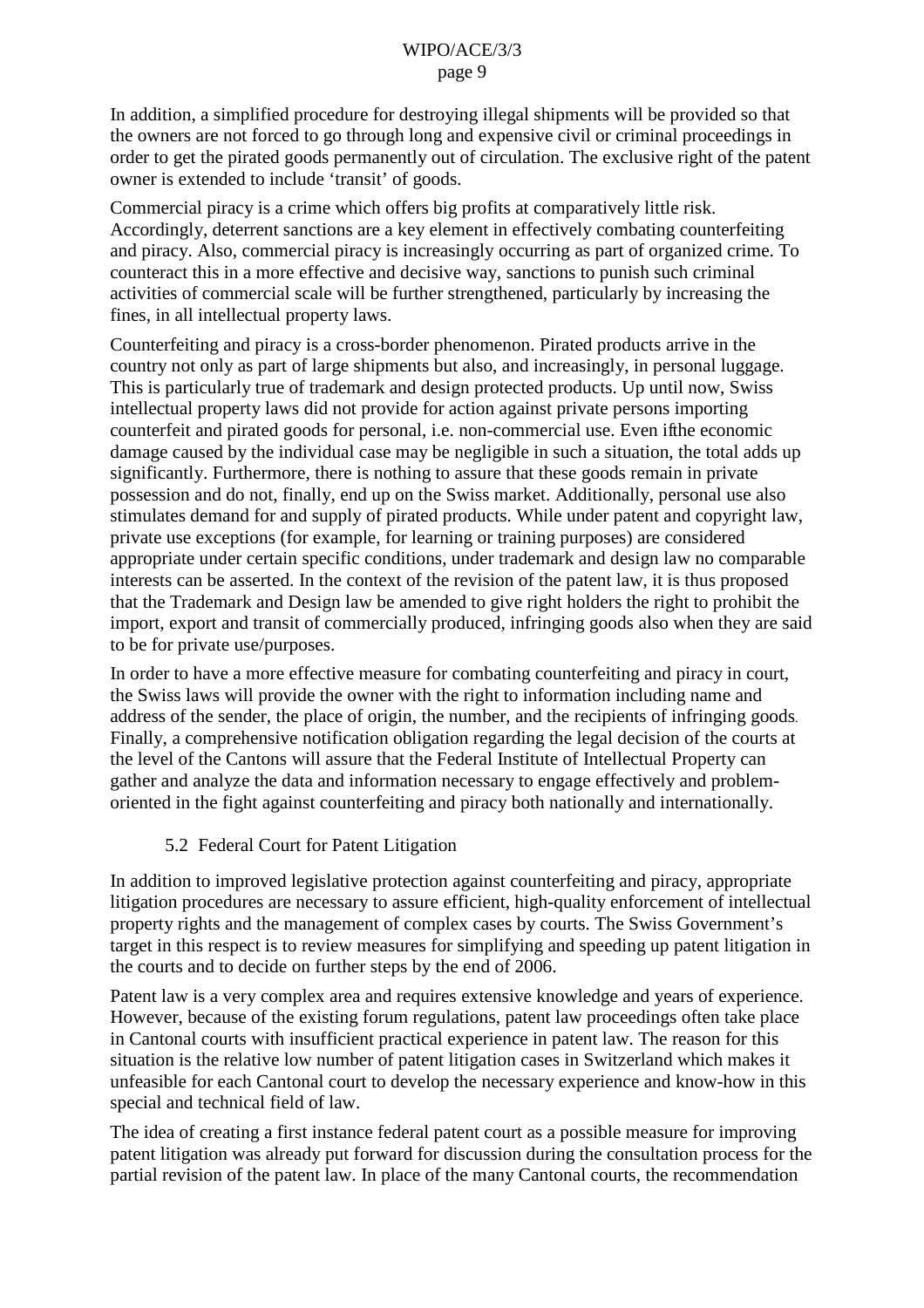<span id="page-9-0"></span>would create a first instance national special court with exclusive authority for patent infringement and validity. The relative small number of civil litigation regarding patents and the associated small size of the court would not necessarily be a disadvantage; rather it would allow a flexible court structure saving administrative costs. For instance, the court could be attached to existing judicial structures, thus exploiting the synergy effect and keeping costs low. The court should be comprised of judges who are trained in judicature as well as technical aspects and be recruited based on their proven knowledge of patent law, their technical knowledge and their language skills.

Swiss industry and financial circles have long been demanding the creation of a specialized court for patent litigation, an idea which now finds the support also from Members of Parliament. A single specialized federal court would improve the current situation and, through qualified judges, assure a comprehensive and high-quality judicature adequate to ever more technical and complex field of patent law. The focus of a specialized court would allow the judges to collect the necessary experience in patent law and would necessarily lead to an efficient and competent treatment of complex patent cases. Such an improvement of the effectiveness of patent litigation may result in an increase of cases in Switzerland in the medium and long term. This may be so because, currently, there is still a tendency for patent litigants to seek specialized courts outside of Switzerland, even if one of the parties is Swiss. Thus, the recommended measures would not only be of benefit for Swiss patent holders but also for patent holders in bordering countries.

## *6. Partial revision of the Swiss Copyright Law*

Switzerland's copyright law is currently undergoing a partial revision. Even though it is quite modern (the current version dates from 1992), there are nevertheless some adaptations necessary in order to meet the standards set by the WIPO Internet Treaties. At its March 10, 2006 session, the Swiss government approved the legislative message to ratify the WIPO Internet Treaties and the partial revision of the copyright act and submitted it to parliament for debate. It is assumed that the amendments will enter into force on January 1, 2008.

The salient features of the revision are the protection of technological measures, the recognition of artists' moral rights and of the right of making available to the public for artists, producers and broadcasters. Since the author's exclusive right is all inclusive and not limited to specifically enumerated exclusive rights for certain uses, the authors already benefit from it.

With regard to the protection of technological measures, circumvention of access control is generally prohibited. Technological measures that control the access to content are already protected by a provision in the criminal code protecting e-commerce. The proposed amendment includes a prohibition against the circumvention of copy control measures. The protection of copy control measures is not all- inclusive: it tries to reconcile the protection of copy control measures with a limited number of compulsory licenses to safeguard certain public interests by creating a specific "fair use" defense in case the circumvention is made for the purpose of using the work under such a compulsory license. Moreover, a mediation panel shall try to establish an amicable solution between the users and consumers and the right owners who are using the technological measures, should conflict arise. The proposed amendment further prohibits all manufacturing or making available of technologies, products, services, etc. that are aimed at circumventing technological measures that impede access or prevent copying.

Unlicensed peer-to-peer networks are illegal, since they clearly infringe the right of making available (which is already recognized for copyright owners).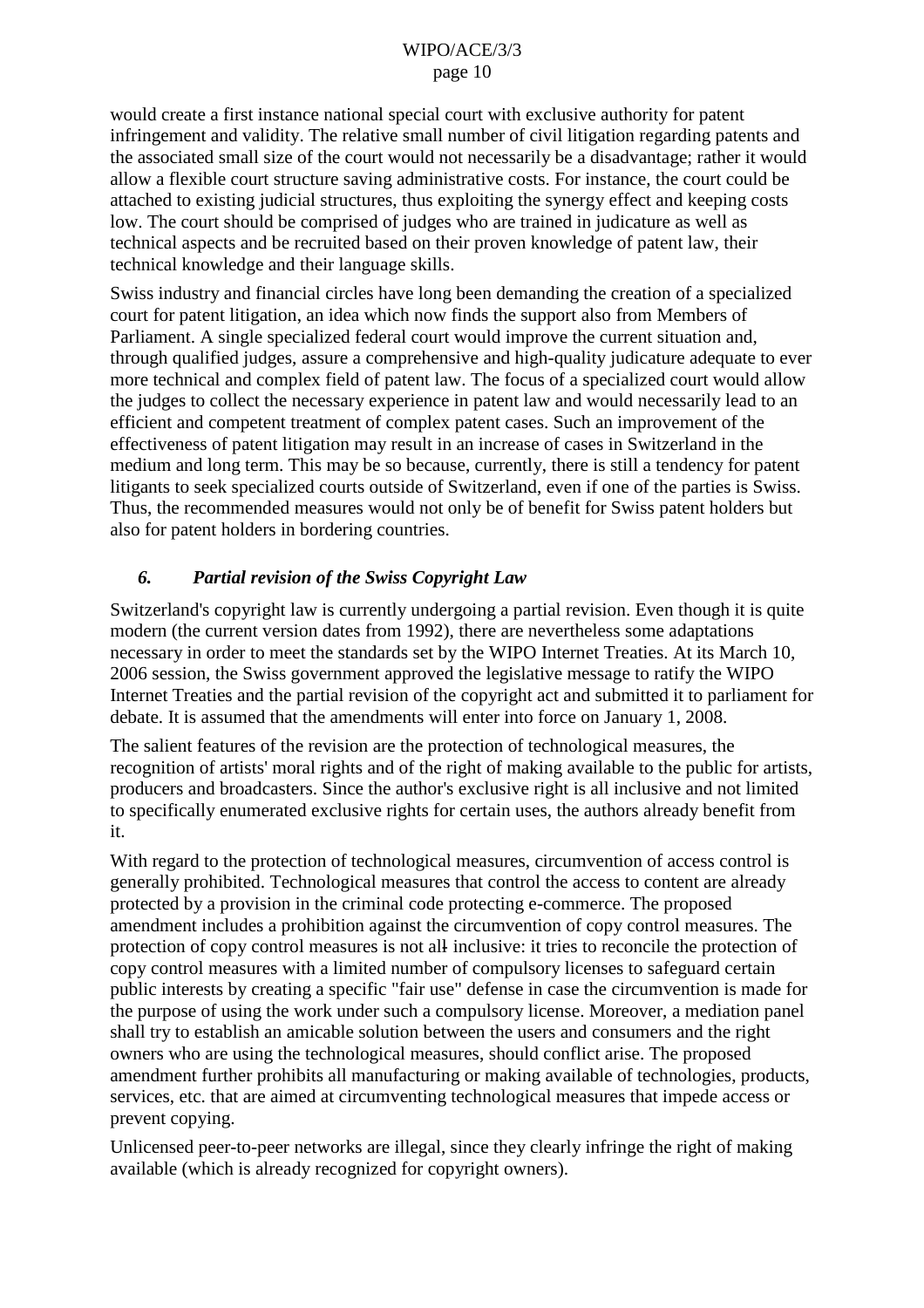<span id="page-10-0"></span>The Institute is convinced that the adaptation of the law to the internet is of high importance but in itself not sufficient. What is further needed is a consistent education of the public. It must be sensitized to copyrights and made aware of the fact that generally any use of a work requires an authorization. For this reason the Institute, in cooperation with the concerned interest groups, has created a brochure illustrated with cartoons in English, French, Italian, and German which explains copyright in layman's terms. The brochure will be distributed free of charge or can be downloaded from the website [\(www.swiss-copyright.ch\)](http://www.swiss-copyright.ch/) which contains additional information on copyright and an anti-piracy game. The brochure was introduced at a large media conference held by the Institute and including high ranking government officials and representatives of the concerned interest groups. It was attended by journalists from all relevant Swiss media enterprises and generally considered a success.

#### **II. International context**

#### *7. International organizations and free trade agreements*

As the federal agency for intellectual property, the Institute represents Switzerland in international organizations dealing with intellectual property (Art. 2, para. 1 lit.d and e, IGEG). It presents the concerns and interests of Switzerland regarding the enforcement of rights and the reduction of counterfeiting and piracy to bilateral parties and international bodies such as the World Intellectual Property Organization (WIPO) and the World Trade Organization (WTO). Switzerland's activities in the Advisory Group on the Protection and Implementation of Intellectual Property Rights for Investment of the Economic Commission for Europe (UN/ECE) and in the European Free Trade Association (EFTA) are highlighted below.

7.1 UN/ECE Advisory Group on the Protection and Implementation of Intellectual Property Rights for Investment

The UN/ECE Advisory Group is a unique partnership between the private sector and governmental institutions formed for the purpose of delivering better protection and enforcement of intellectual property rights in the transition economies of Central and Eastern Europe and the former Soviet Union. The Advisory Group co-operates with all the major intergovernmental organizations actively involved in intellectual property. One of its main objectives is to provide technical assistance to UN/ECE member countries in the process of implementing intellectual property and enforcement legislation, and assistance to state institutions involved in intellectual property legislation and regulations. The core of the Advisory Group's activity is the organization of consultative meetings and *ad hoc* training seminars.

The Institute is an active member and one of the co-chairs of this advisory group. It participates in most of the events organized by the advisory group and is active in the design of the working program. Among other events, the Institute co-organized a consultative visit to Bucharest, Romania in November 2004, held seminars in Serbia and Montenegro (Valuation and Commercialization of Intellectual Property Rights in Serbia and Montenegro, Belgrade, 27-28 March 2003) and the Ukraine (Intellectual Property Rights Enforcement, Kiev, 11-13 November 2003) and contributed to the organization of seminars in Poland (Intellectual Property Exploitation in the Internet Era, Warsaw, 1-2 April 2004), Croatia (The role of Intellectual Property and Innovation in Economic Growth, Zagreb, 22-24 September 2004), and Kazakhstan (Economic Dimension of Intellectual Property Right Enforcement, Almaty, 5-7 July 2005). In Zagreb, Croatia, the Institute presented a workshop on technology transfer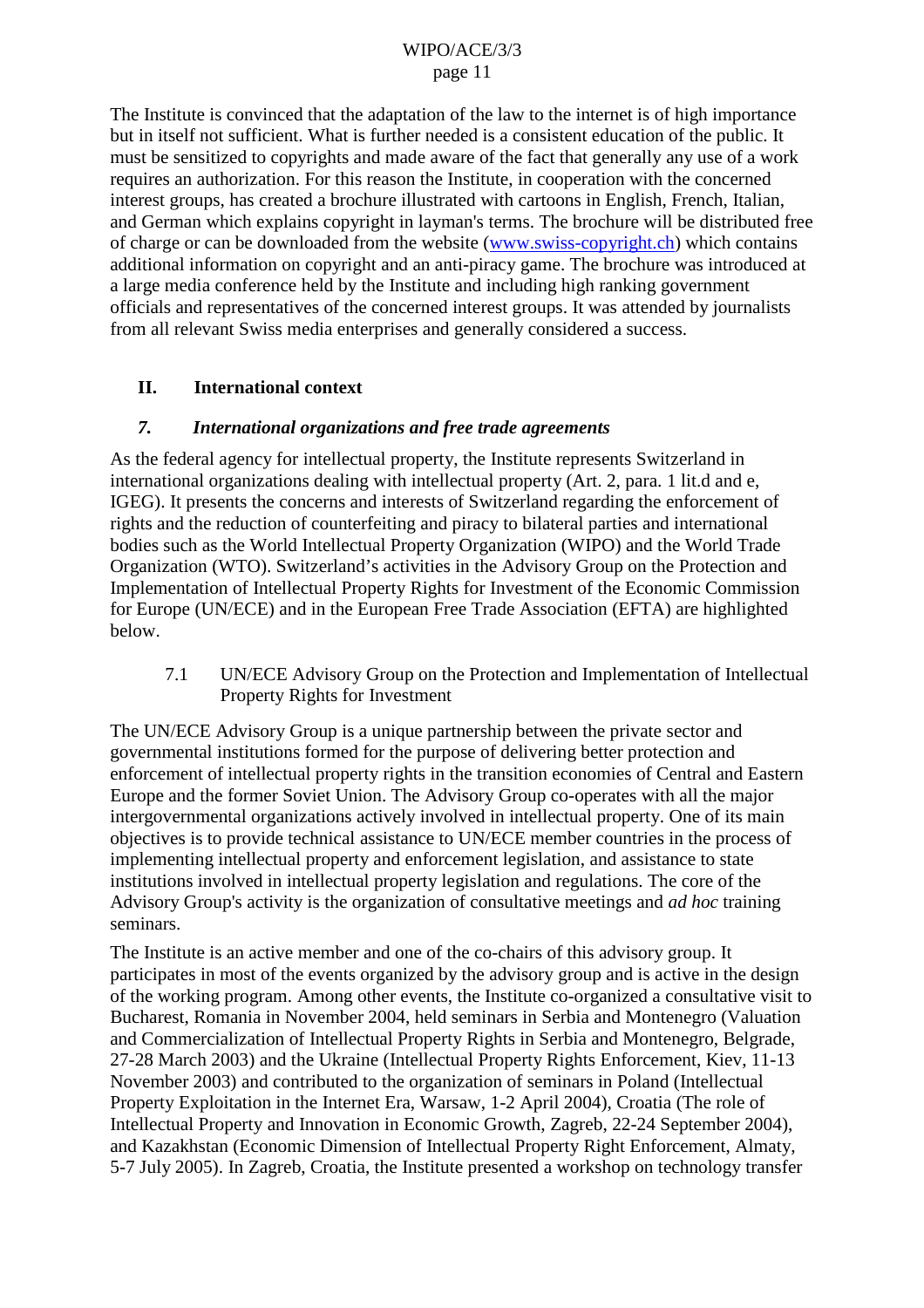<span id="page-11-0"></span>and contributed to the organizing and financing of a workshop DVD. The DVD is available on request.

7.2 The role of bilateral free trade agreements in improving enforcement of intellectual property rights

The main objective of the Swiss policy on foreign economic affairs is to open up foreign markets for Swiss goods and services and to improve conditions for market access. One way this aim can be achieved is through bilateral free trade agreements. Thus, Switzerland, as a member of the European Free Trade Association (EFTA) along with Iceland, Norway and Liechtenstein, has concluded a series of free trade agreements with other countries. The protection of intellectual property rights traditionally plays an important role in these EFTA free trade agreements. The aim of the section on intellectual property is to ensure an adequate level of protection of intellectual property rights. In addition, it aims to provide the legal certainty necessary for attracting and facilitating direct foreign investments, and to ensure that high- technology goods can be imported with relatively low risk of counterfeiting. An adequate level of protection for intellectual property rights is an essential element for mutually beneficial trade opportunities and a prerequisite to creating incentives for investment and technology transfer.

Generally, the Free Trade Agreements concluded by the EFTA States require that national enforcement provisions are in accordance with the TRIPS Agreement (in particular, Articles 41 to 61) but they do normally not go beyond the protection level provided in that Agreement. However, it is common EFTA policy to assess the situation and the needs of each partner country individually. Enforcement policies may play a greater role in negotiations with trade partners where counterfeiting and piracy is prevalent. In such cases, the parties to the trade agreement try to find solutions that can improve their enforcement regimes during the negotiation process. Switzerland and the other EFTA Member States assist their trading partners in their national enforcement strategies through technical cooperation, , by improving awareness and education and providing practical training in the field of intellectual property rights, particularly for customs and police officials.

## **III. Technical co-operation**

On July 7, 1999, an agreement between the Swiss government and the government of the Socialist Republic of Vietnam on the protection of intellectual property and on co-operation in the field of intellectual property was concluded in Hanoi. The agreement, ratified by both parties, follows an innovative approach in the sense that, for the first time, it focused only on intellectual property. The agreement has two sections. The first part deals with substantive law and fixes the mutual obligation to provide effective and non-discriminatory measures for the protection of intellectual property rights (such as national treatment and most-favored nation clauses). The second part deals specifically with co-operation in the field of intellectual property. For the implementation of the co-operation aspect of the agreement, an annex was included in which the Special Program of Co-operation (SPC) is set up.

The SPC has been established to assist Vietnam to fulfill the obligations set forth in international treaties on intellectual property including the TRIPS Agreement in view of its accession to the World Trade Organization.

The project and its component tasks are "demand driven" (i.e., based on explicit Vietnamese needs) and are designed to pursue activities that will yield sustainable and measurable results. The project adheres to three principles: 1) avoidance of duplicate activities that may already